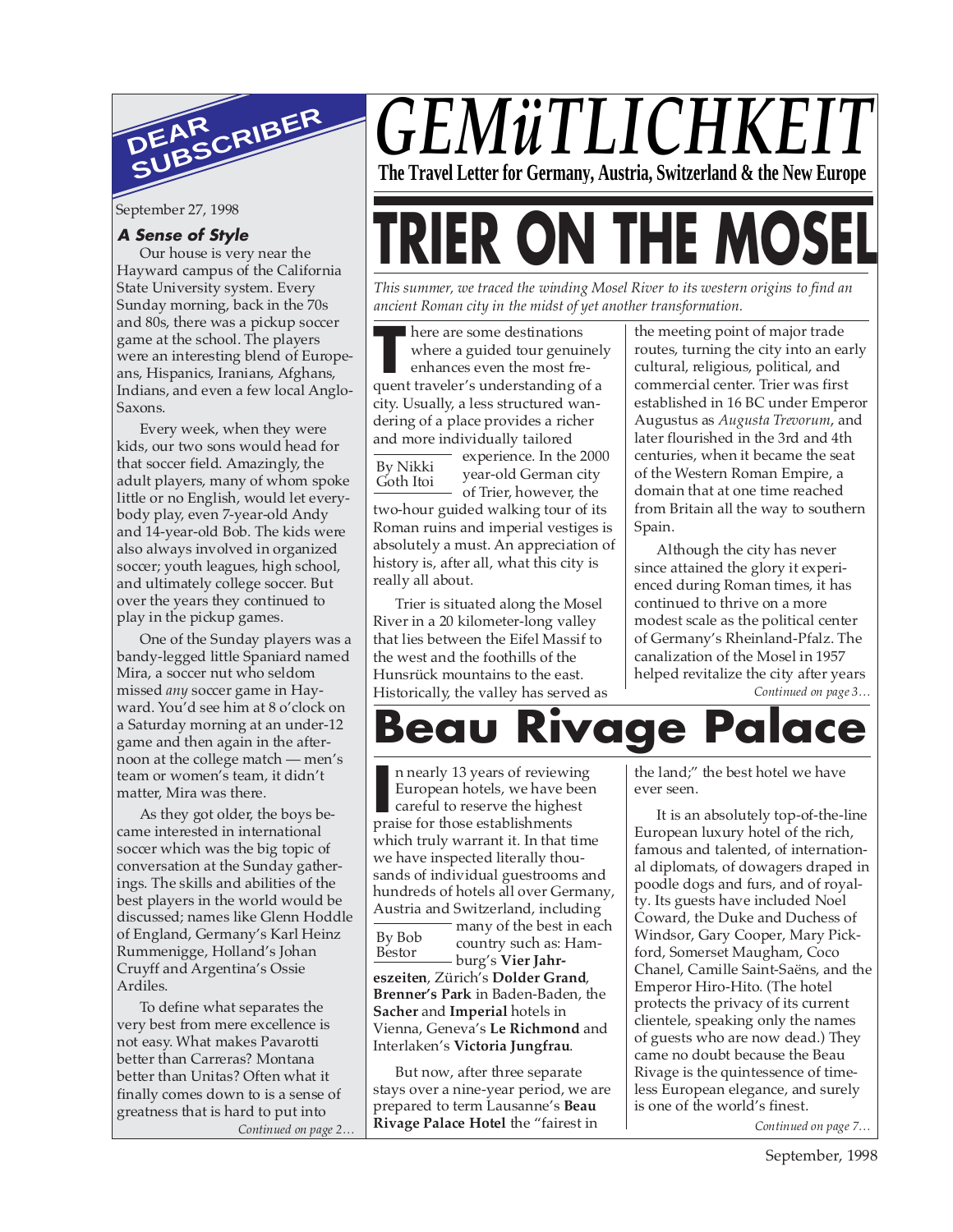## *DEAR SUBSCRIBER Continued from page 1*

words, and especially difficult for someone whose English isn't so good.

So Mira relied on a succinct observation that has become part of our household lexicon. "E gotta style" (translation: "He has a style") was reserved for only the very best players. To really drive home the point it was "E gotta style, body," or, "He has a style, buddy." So now, when we can't quite express how really good a musician, an athlete, a restaurant, or a person is, we simply resort to "E gotta style."

This month, in our attempt to tell you why **Beau Rivage Palace Hotel** in Lausanne stands above all the other great hotels we have seen in 13 years of publishing *Gemütlichkeit*, perhaps we should have just left it at "E gotta style, body."

Epilogue: About 10 years ago, Mira, who by then must have been in his 70s, decided to go back to Spain. There was an impromptu little ceremony at the Sunday pickup game and the players chipped in to present him with a special soccer ball. But maybe it's true that you can't "go home again," because just the other day I saw Mira, still barely able to see over the steering wheel of his beat up little car, heading up the hill to the college. No doubt to a soccer game.

### **Things That Go Bump**

 I've flown as a passenger on all kinds of aircraft: tiny commuter airplanes; Navy jet fighters; rickety old Navy transports between

Kodiak, Alaska, and Adak in the Aleutian Islands; landed and took off from aircraft carriers; rode helicopters that whap-whapped away among Switzerland's highest peaks and along craggy Alaskan coastlines. I also have flown with my brother Bill in his Beechcraft Bonanza and, of course, many times across the Atlantic, including about a dozen trips recently on Swissair's comfortable MD-11s.

With apologies to Bill, the times I've felt the safest are with Swissair on those MD-11s. The only form of transportation that gives me a more secure feeling is a European train.

The events of the summer — the Swissair crash and the German ICE train tragedy — are jolts of reality that remind us of two important rules; don't get too cocky and have fun now. I live by the latter but tend to forget the former. Also, this just in: Swiss airplanes and German trains are as safe as ever but they are built and operated by humans. Don't worry, be happy.

## **Cheap Winter Travel**

The season of cheap and cheaper flights to Europe is upon us. **Best Fares** website on the Internet sent us the following email on September 25:

"WE HAVE BRAND NEW SALE FARES TO EUROPE. These bargains cover travel through March of 1999. How about New York or Boston to Paris for as little as \$264 roundtrip (\$198 for kids)? Fly roundtrip from Detroit or Chicago to London for as little as \$309 roundtrip (\$229 for

kids). How about Dallas/Fort Worth or Houston to Rome for as little as \$364 roundtrip (\$273 for kids)? Book a \$419 roundtrip from San Francisco or Los Angeles to destinations including London, Paris, Frankfurt, Rome, Milan or Barcelona." Access Best Fares at www.bestfares.com.

Be sure, too, to check **Swissair**. Remember, even on their lowest winter sale fares, *Gemütlichkeit* subscribers get \$50 off per ticket. You must book directly with Swissair, then phone 800-238-0399 for ticketing. That office will verify your subscriber status and issue the tickets at the lower price.

## **Vevey Festival**

In a recent issue we incorrectly had the **Vevey Wine Growers' Festival** taking place in 1998. Subscriber Marge Coughlin reminds us this rare event is scheduled for 1999. The festival takes place once each generation — only five times this century, the last in 1977. La Fete Des Vignerons is scheduled for July 29- August 15, 1999. For ticket info and a festival brochure write Vevey Tourisme, Fete Des Vignerons, CP 27, CH-1800 Vevey or see their website: www.fetedesvignerons.ch.

## **This is Not a Joke**

A press spokesperson at the **Austrian Tourist Office** in New York says newspaper reports in both Austria and the U.S. that have one M. Lewinsky, a.k.a. "that woman," leading the Vienna Opera Ball's grand entrance parade next February are not true.M

| Vol. 12, No. 9                                                                                                                                                                                                                                                                                                                                                                                                                                                                                                                                                                    | <b>GEMÜTLICHKEIT</b>                                                                       |                                                                                                                                                             |                                         | <b>HOTEL RESTAURANT RATING KEY</b>                                      |                         |
|-----------------------------------------------------------------------------------------------------------------------------------------------------------------------------------------------------------------------------------------------------------------------------------------------------------------------------------------------------------------------------------------------------------------------------------------------------------------------------------------------------------------------------------------------------------------------------------|--------------------------------------------------------------------------------------------|-------------------------------------------------------------------------------------------------------------------------------------------------------------|-----------------------------------------|-------------------------------------------------------------------------|-------------------------|
| September, 1998                                                                                                                                                                                                                                                                                                                                                                                                                                                                                                                                                                   | The Travel Letter for Germany, Austria, Switzerland & the New Europe                       | <b>Rating Scale</b><br>Excellent                                                                                                                            | <b>Scale</b><br>$16 - 20$               | <b>Hotel Rating Criteria</b><br>People/Service                          | 30%                     |
| <b>Editor &amp; Publisher:</b><br><b>Associate Editors:</b><br><b>Contributing Editors:</b>                                                                                                                                                                                                                                                                                                                                                                                                                                                                                       | Robert H. Bestor, Jr.<br>Elizabeth Schiller<br>C. Fischer, R. Holliday,<br>Nikki Goth Itoi | Above Average<br>Average<br>Adequate<br>Unacceptable                                                                                                        | 12 - 15<br>8 - 11<br>$4 - 7$<br>$0 - 3$ | Location/Setting<br>Guestrooms<br>Public rooms<br>Facilities/Restaurant | 15%<br>30%<br>5%<br>20% |
| <b>Design &amp; Composition:</b><br><b>Consulting Editor:</b><br><b>Subscription Dept:</b>                                                                                                                                                                                                                                                                                                                                                                                                                                                                                        | Paul T. Merschdorf<br>Thomas P. Bestor<br>Andy Bestor, K. Steffans                         | <b>Value Rating</b><br><b>Outstanding Value</b><br>Very Good Value                                                                                          | <b>Scale</b><br>$17 - 20$<br>$12 - 16$  | <b>Restaurant Criteria</b><br>Food<br>Service                           | 65%<br>20%              |
| <b>Gemütlichkeit</b> (ISSN 10431756) is published monthly by UpCountry Publish-<br>ing, 2892 Chronicle Avenue, Hayward, CA 94542. TOLL FREE: 1-800/521-<br>6722 or 510/538-0628. Fax: 510/582-8296. e-mail gemut@pacbell.net. Sub-<br>scriptions are \$67 per year for 12 issues. While every effort is made to provide<br>correct information in this publication, the publishers can make no guarantees<br>regarding accuracy. Periodicals postage paid in Hayward, CA.<br><b>POSTMASTER: SEND ADDRESS CHANGES TO:</b><br>Gemütlichkeit, 2892 Chronicle Ave., Hayward, CA 94542 |                                                                                            | Average Value<br>Below Average Value<br>A Rip-Off                                                                                                           | $9 - 11$<br>$5 -$<br>- 8<br>$0 -$<br>4  | Atmosphere                                                              | 15%                     |
|                                                                                                                                                                                                                                                                                                                                                                                                                                                                                                                                                                                   |                                                                                            | Special <b>O</b> Designation<br>By virtue of location, decor, charm, warmth of management, or<br>combination thereof, an especially pleasant establishment. |                                         |                                                                         |                         |
| Gemütlichkeit<br>September, 1998                                                                                                                                                                                                                                                                                                                                                                                                                                                                                                                                                  |                                                                                            |                                                                                                                                                             |                                         |                                                                         |                         |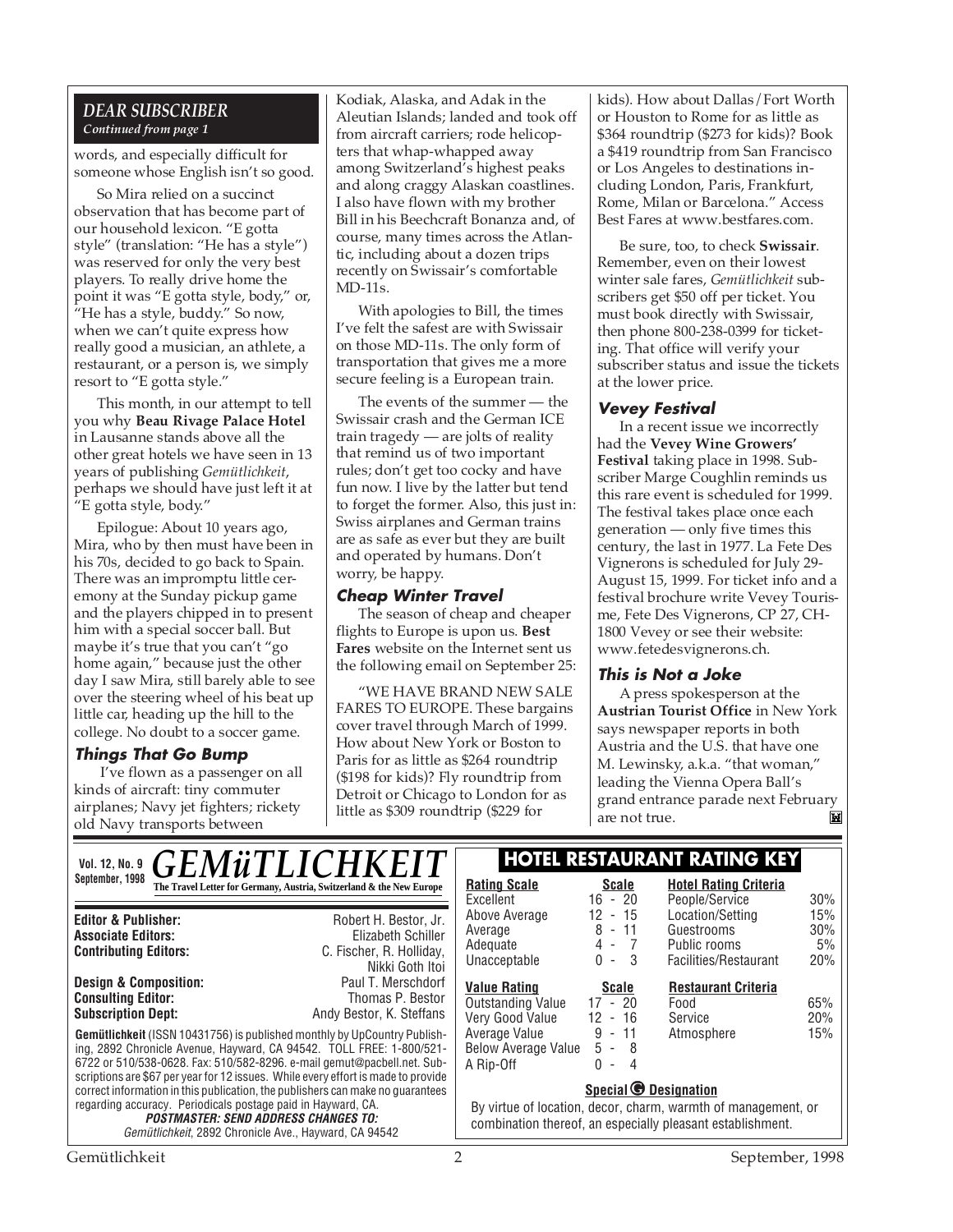## *TRIER*

*Continued from page 1*

of occupation and wartime destruction. The University of Trier, which was founded in 1970 and now has 12,000 students, has also added new life.



Early on a sunny July morning, our guide Brigitte — a bubbly, retired Lufthansa flight attendant — led us on a walk through time that began with the story of how the towering Roman gate, **Porta Nigra**, was preserved by chance. In medieval times, unused public buildings — except for churches — were often torn down for their stones and timbers. The old gate was just such a target until, in the 11th century, in memory of Trier's Archbishop Poppo, the upper levels of its east tower were converted into a church, thus saving it from destruction.

Brigitte's fascinating narrative culminated in the story of the grand double **Cathedral** and **Liebfrauenkirche**. Inside and out, the two connected buildings combine elements from every major architectural period from Romanesque times to the 19th century.

This wonder alone convinced us that every Trier visitor will be captivated by stories of the city's rise and fall over the centuries.

Our first stop in Trier was to take in a spectacular panoramic view of the city from our room at the charming **Hotel Petrisberg** (page 5). From there, curiosity led us to the birthplace of Karl Marx; to the lavish rococo **Electoral Palace** and gardens; and to the incredibly well-engineered **Imperial Baths** built under Constantine the Great.

As we crossed the **Römerbrücke** (Roman bridge), which has served as a crossing since the second century, and sat in the austere **Basilika**, built by Constantine the Great in 300, we felt grateful for the fateful turn of events that preserved these relics. We felt we somehow understood the stories behind the sense of history that oozes out of every building,

## **Trier Info**

## **Tourist Information:**

An der Porta Nigra, D-54290 Trier, Tel +49/0561-978080, fax 44759, website: www.trier-online.de, email: tourist@trier-online.de

**Population:** 100,000

#### **Distances from:**

| Düsseldorf | 191 km/119 miles                    |
|------------|-------------------------------------|
| Frankfurt  | 191 km/119 miles                    |
| Koblenz    | $124 \text{ km} / 78 \text{ miles}$ |
| Luxembourg | $40 \text{ km} / 25 \text{ miles}$  |
| Munich     | 499 km/312 miles                    |
|            |                                     |

### **Rail Connections:**

Direct service available from many cities, including Cochem, Bonn, Bremen, Düsseldorf, Hamburg, Koblenz, Köln, Luxembourg, Mannheim, Stuttgart.

**English Guided City Walking Tour:** May 1-Oct. 31, daily at 10:30am and 2:30pm. Cost 10 DM.

## **Upcoming Events:**

Christmas Market, Nov 25-Dec 22 European Folk Festival, May 13-24 Trier Old Town Festival, June 25-27 Antiquity Festival, July 1999 - Performances will include Antigone, Oedipus Rex, and the national ballet of Spain (Medea-flamenco).

Trier Mosel Festival, Jul. 10-13

Trier Wine Festival, Aug. 6-9

## **Side Trips:**

Saar Valley, Ruwer Valley, Luxembourg, Eifel hills, Hochwald Mountains, Burg Eltz, Maria Laach Monastery, boat ride on the Mosel.

## **Wine Shops:**

Bischöfliche Weingüter, Gervasiusstr./Rahnenstr. Open Mon.-Fri., 9am-5pm. (Wine tip from *Die Besten Weine in Deutschland*: 1995 Eitelsbacher Marienholz Riesling trocken, DM 8/\$4.73.)

Stiftung Friedrich-Wilhelm-Gymnasium: Weberbach 75, Mon-Fri 9am-12:30, 1pm-5:45pm. (Wine tip from *Die Besten Weine in Deutschland*: 1995 Ockfener Scharzberg Riesling QbA trocken, DM 7.50.)

Weininformation: Konstantinplatz 11, Mon.-Fri. 11-1pm, 1:30-6:30, Sat. 10-1pm, 1:30-4pm, Sun. (Apr.-Oct.) 1pm-5pm.

garden, monument, and museum in this ancient town.

## **Museums**

Visitors eager to learn more about Trier's long history shouldn't miss the 100-year-old **Rheinisches Landesmuseum**, one of Germany's most important archeological museums. Its collection follows human civilization all the way back to the Late Stone Age (4300-1800 BC). On display are artifacts from viticulture in Roman times, the largest collection of Roman mosaics in Germany, a gold coin collection that provides portraits of the late Roman emperors, and tombstone monuments arranged to look like a Roman roadside cemetery. The museum continues to research the history of Trier and the surrounding area. (Ostalle 44, Tues.- Fri. 9:30-5pm, Sat.-Sun. 10:30-5pm.)

Time permitting, several additional museums are worth a peek: the **Municipal Museum Simeonstift** (at the Porta Nigra) documents the city's history and art dating from the middle ages through the 19th century; the **Bischöfliche Museum**, in the old city jail (Windstrasse 6), contains a collection of religious art treasures and most prominently, a painted ceiling from the Roman Palace under the **Trier Cathedral**, dating from the time of Constantine; the **Karl Marx House** (Brückenstrasse 10) displays documents concerning the life and work of the founder of communism; and the **Spielzeug Museum**, featuring three floors and two centuries of toys, is sure to trigger a trip down memory lane for kids of all ages. (Magelstrasse 4-5, tel. +49-0651-75850)

This year marked Trier's first **Antiquity Festival**, established to celebrate the city's long tradition of theater. Throughout the event, classical pieces were performed in the Basilika, Amphitheater, and other historical venues. We attended the first Trier performance of Richard Strauss' opera *Elektra*, held outdoors under the stars in the amphitheater, the city's oldest Roman construct (100 AD).

*Continued on page 4…*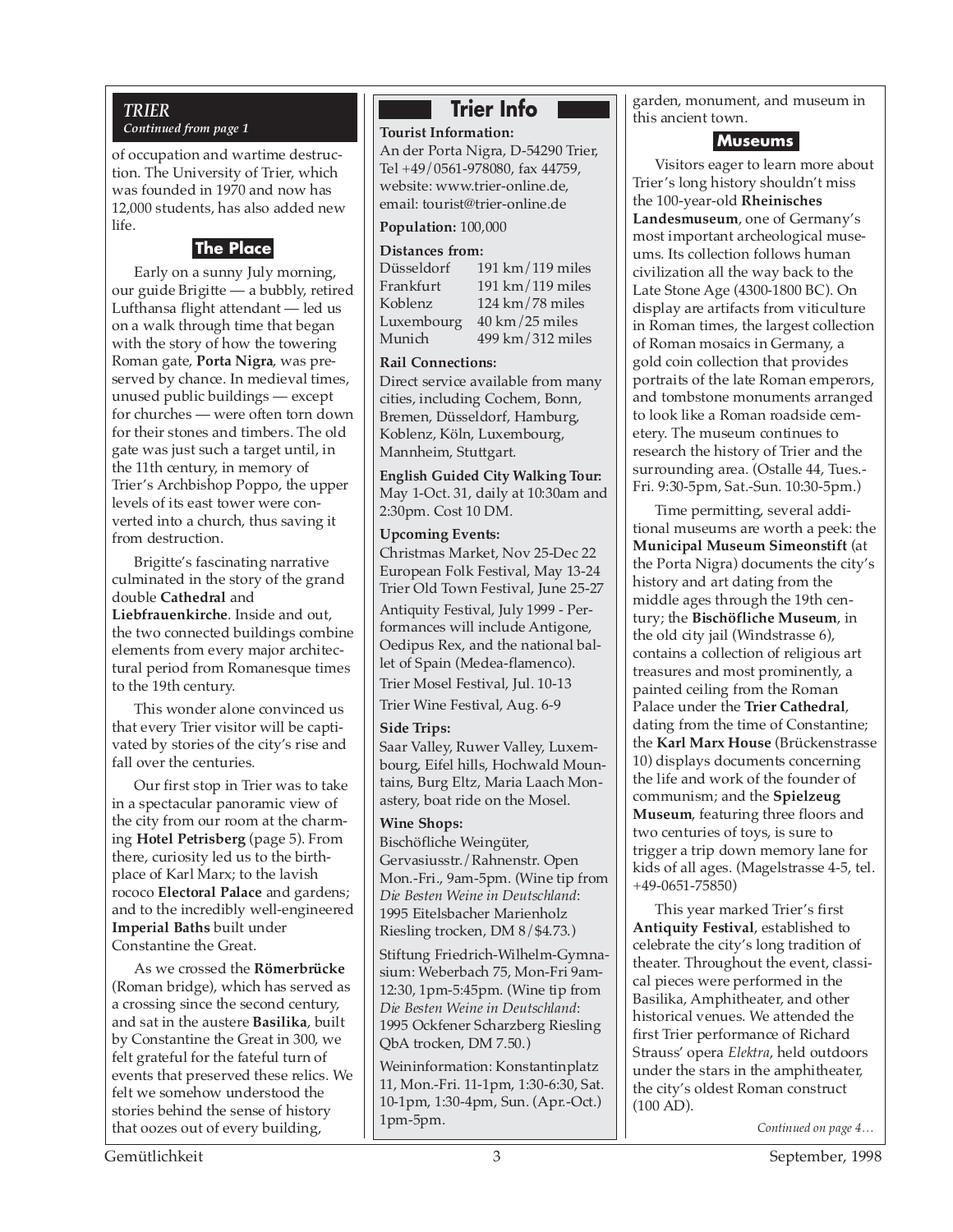## *TRIER*

*Continued from page 3*

## **Wine**

Trier's economy today is driven primarily by the wine and tourism industries, although a smattering of small businesses and larger industrial corporations are also fueling economic growth. Incredibly, the city's wine tradition is even older than its historical buildings. The Romans are said to have planted vines on the slopes of the town by the middle of the first century AD, which predates even the amphitheater.

If you haven't had your fill of Riesling wines from elsewhere in the Mosel-Saar-Ruwer region, Trier offers a few gems of its own. For one, we visited the young and gregarious Georg-Fritz von Nell, who now runs the business that has been in his family since 1803. The winery consists of 16 hectares; grapes are pressed on the premises and aged in oak barrels.

In the family's *Weingut*, Edith von Nell prepares a specialty dish of pork marinated for two days in a semi-dry Riesling Qualitätswein, then roasted over a vine-wood fire, served with rich, creamy *au gratin* potatoes and fresh green salad. Although it's not a public restaurant, if you call ahead, they will often accommodate guests for dinner. Cellar visits and wine tastings are offered in English by appointment. (D-5500 Trier, im Tiergarten 12, near the amphitheater, tel. +49/0651/323 97, fax 300-797)

Another stop was **Saar-Mosel Winzersekt**, where we learned about the traditional method of making high-quality sparkling wine. At this facility, vintners from the Mosel-Saar-Ruwer region bring their Riesling and Elbling grapes to make four varieties of *Sekt:* Mosel (extra brut), Saar (brut), Ruwer (dry), and Obermosel (extra dry). A jovial wine expert, Herr Hechler, led us through the dark, vast cellars, showing us how to riddle (slightly rotating the bottles by hand during the in-bottle fermentation) and offering an endless stream of facts and figures about his craft. He told us the quality of the *Sekt* derives from a careful selection of grapes, a six-month barrel maturing time, 12-months bottle maturation, and the hand riddling. The tourist office can arrange tours by appointment. (Gilbertstrasse 34, D-5500 Trier, tel +49-0651-42627, fax +49-0651-42644.)

Over the last 10 years, Trier has served mainly as a stopover for tourists en route between northern and southern Europe. Few foreigners spend significant vacation time here, but in our opinion the city is worth a few extra days. The tourist office has begun to work aggressively to change its image from a city that intercepts tourists bound for other places, to a genuine destination itself. Look for a variety of special package deals meant to lure American vacationers from the larger and betterknown destinations. September and October during the harvest and April through June are the high seasons. Advent in December is said to be an especially enchanted time to visit.

## **Hotels**

Trier offers a wide range of accommodations — though few, if any, are true bargains — from small guest houses loaded with character, to standard chain hotels that boast convenient locations and an abundance of business services.

Klosterschenke

Our favorite establishment is not in Trier proper, but about seven kilometers to the south in Trier-Pfalzel (30 minutes by boat). On the west bank of the Mosel sits Klosterschenke, an 800 year-old monastery that was turned into a guest house in 1824. EDITOR'S CHOICE.<br>CHOICE

Here, the friendly Betz family has impressively melded the old with the new in the monastery's eleven individually decorated rooms. Twelve foot high ceilings, well-preserved hardwood floors, and tasteful floral wallpaper give the rooms an airy, garden feel. Despite recent renovations, the owners have managed to preserve the original style of the building by highlighting exposed

beams and ornate moldings.

The bathrooms are small, but bright, clean, and modern. Room Number 16 has a larger bathroom and also a large window with a beautiful view of the river below. Number 27 is the only one with a bathtub, all others have showers.

Guests (and non-guests) can enjoy breakfast or lunch on the outdoor terrace shaded by linden trees, gaze at the river and the vinecovered hills beyond, and watch cyclists peddle leisurely along the *Moselfahrradweg.*

Dinner guests are treated to a menu of regional specialties, including lamb cutlets from the Ruwer Valley roasted and served with pine nuts, fresh tomatoes, garlic, and basil. For special occasions, small groups can reserve the table in the Petri Capelle, which was built in 1511.

A drawback is that none of the rooms is designated nonsmoking.

**Daily Rates:** Singles 100 DM (\$59), doubles 165 DM (\$98). Closed January. **Contact:** Klosterschenke, Klosterstr. 10, D-54293 Trier-Pfalzel, tel. +49/ 0651/6089, fax 64313 **Rating:** QUALITY 17/20, VALUE 15/20 **G**

## Hotel Villa Hügel

For a romantic and more central locale (10 minutes walk to downtown), we walk to downtown), we currently would choose the Huger nouveau villa built in 1914. The owners recently renovated and expanded the hotel to a capacity of 70 beds (14 rooms in the original part; 16 in the new building), many of which feature views of the Cathedral, Imperial Baths, and the Electoral Palace and Gardens. EDITOR'S CHOICE

The Hügel takes pride in its stylish ambiance. A modern atrium fills the lobby with natural light and welcomes guests to this idyllic getaway. Each room is individually decorated and named after a European city. The hotel's favorite room is the Köln, which features the original plaster ceiling and double French doors opening to a balcony and a sweeping view of Trier. The Hamburg is the only other room to have a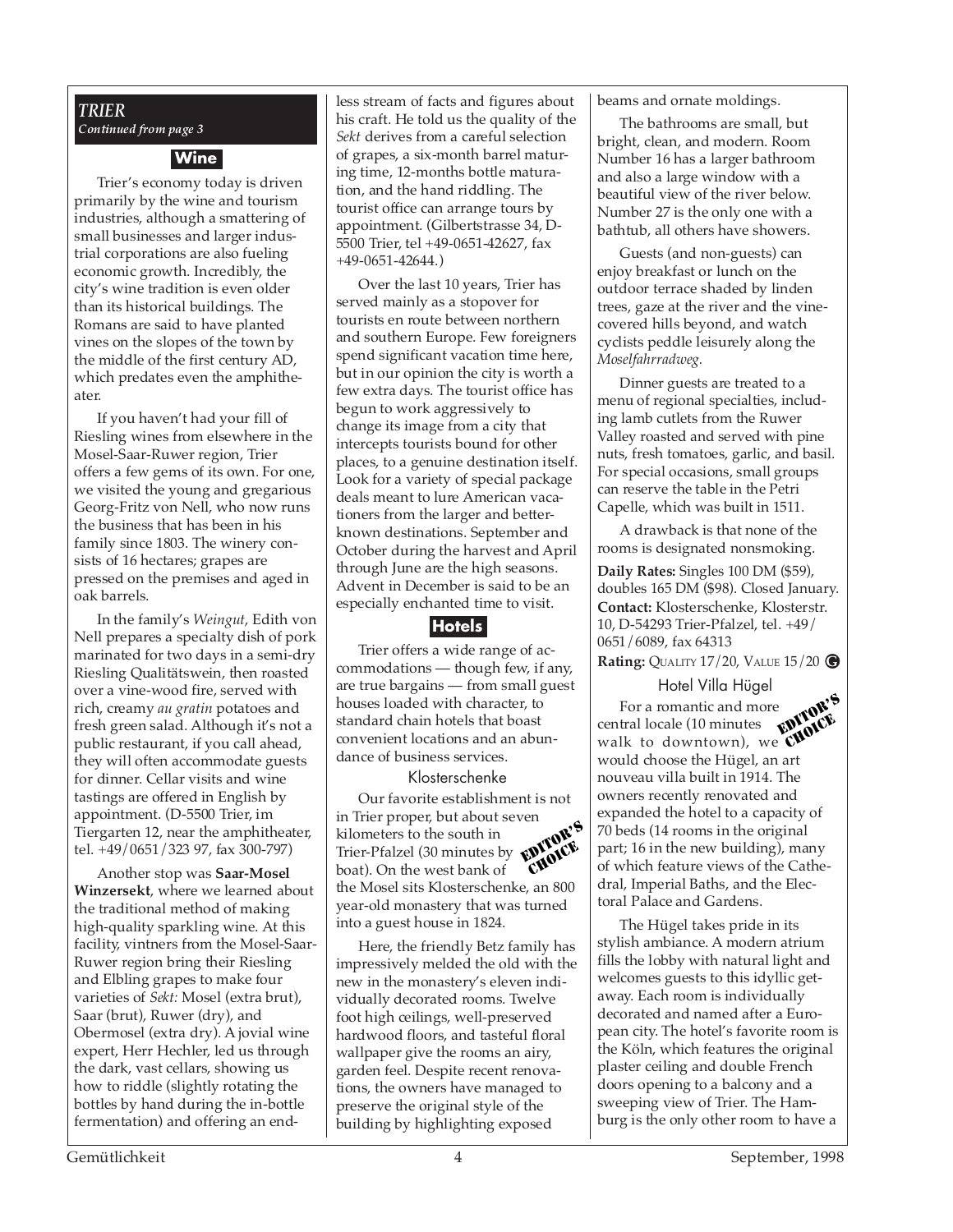balcony. Rooms that face the street are less expensive, and yet not likely to be loud, as the hotel sits on a lightly trafficked private way. All rooms come with minibar, cable-TV, telephone, and shower or bath.

Amenities include an outdoor patio, an indoor pool, and a sauna. A restaurant, available for house guests only, serves a gourmet breakfast and light afternoon or evening fare such as salads and crepes.

In order to foster a more intimate atmosphere, the hotel discourages large groups. Nonsmoking rooms are available and English is spoken.

**Daily Rates:** Singles 110 to 150 DM (\$65-\$89), doubles 170-235 DM (\$101- \$139).

**Contact:** Villa Hügel, Bernhardstrasse 14, D-54295 Trier, tel. +49/0651/33066, fax 37958 **Rating:** QUALITY 17/20, VALUE 14/20

Hotel Petrisberg Our return to this longtime *Gemütlichkeit* favorite Found the Pantenburg brothers, Helmut and Wolfgang, continuing to keep up with the times without sacrificing the personalized hospitality that makes the Petrisberg a gem. With other guests, we were treated to an afternoon snack on the lawn, which overlooks the amphitheater and city below. EDITOR'S CHOICE

Wolfgang, the decorator, has remodeled nearly all 34 rooms, with modern bathrooms, ornate French styled wallpaper, and handmade wooden beds. He continues to add to his collection of ceramics, which are placed throughout the rooms and corridors of the hotel. Helmut says that hairdryers and safes will be the next additions, followed by an elevator. TV's are still not in every room, although guests can request one for six DM per day. Thankfully for us, the Pantenburg's still do not permit smoking in their breakfast room.

**Daily Rates:** Singles 100 to 110 DM (\$59-\$65), doubles 150-180 DM (\$89- \$107). No credit cards. **Contact:** Hotel Petrisberg, Sickingenstrasse 11-13, D-54296 Trier,

tel. +49/0651/4640, fax 46450 **Rating:** QUALITY 15/20, VALUE 14/20 **G**

## Weinhaus Becker

Responsibility for running the Weinhaus Becker has just been passed to the next generation. With that change, has come a burst of energy and a flurry of improvements. A year ago, daughter Christine Becker and her husband expanded the house's cellar and kitchen. The next project will be a new reception area so guests don't have to enter the hotel through the restaurant.

The house is located in Olewig, not far from the amphitheater. It offers 42 beds; all rooms have telephones, TV, WC, and shower; some have balconies. The Becker's serve a buffet breakfast and they recently added a new dinner menu emphasizing regional specialities served to match the house wines.

Guests can join the family in the fall harvest to experience the winemaking process firsthand. Tastings are available by appointment. No designated nonsmoking rooms.

**Daily Rates:** Singles 75 to 85 DM (\$44-\$50), doubles 130 to 160 DM (\$77-\$95). No credit cards.

**Contact:** Weinhaus Becker, Olewiger Strasse 206, D-54295 Trier-Olewig, tel. +49/0651/938 080

**Rating:** QUALITY 12/20, VALUE 13/20

## Dorint Hotel

Because of its situation directly across from the Porta Nigra in Trier, the Dorint Hotel offers the view of choice and utter convenience in location. However, its corporate owners were heavily criticized for tearing down the old Porta Nigra Hotel in 1968 and putting an ugly modern building in its place.

The Dorint offers 106 fairly standard rooms, room service, garage parking for 14 DM (\$8) per day, and most other business amenities. It plans to add air-conditioning within two years. Ask for a room in the older building (which has newer rooms with halogen lighting and more modern colors) on the side that faces the Porta Nigra. The windows are double-paned to keep the bustle of the city below to a murmur. Nonsmoking rooms are available.

On the street level, the Salon, decorated in a turn of the century motif, is open for lunch and dinner. The adjacent casino grants free entry to house guests.

**Daily Rates:** Singles 180 DM (\$107), doubles 318 DM (\$188).

**Contact:** Dorint Hotel, Porta Nigra Platz 1, D-54292 Trier, tel +49/0651/ 27010, fax 2701-176

**Rating:** QUALITY 11/20, VALUE 9/20

Hotel Deutscher Hof

Ten minutes from the city center is another business-oriented hotel, the Deutscher Hof, run by Andrea Weber. It features 98 rooms on three floors, all with shower or bath, WC, telephone, and color TV. Ten percent of them are designated nonsmoking. Rates include a breakfast buffet and parking.

There is presently no fitness facility, but Ms. Weber plans to add a small health center soon. Ask for a room that faces the garden, rather than the busy street below. Bikes are available for free use, because, as Ms. Weber says "You can't have culture all day long!"

Like the Dorint, this hotel caters especially to groups and business conventions. However, as we toured the facility, Ms. Weber chatted with people she encountered along the way, suggesting to us that despite the hotel's size, she is able to pay personal attention to most of her guests. The staff speaks excellent English.

**Daily Rates:** Singles 110 to 145 DM (\$65-\$86), doubles 155-185 DM (\$92- \$109).

**Contact:** Hotel Deutscher Hof, Südallee 25, D-54292 Trier, tel +49/ 0651/977 80, fax 977 8400 **Rating:** QUALITY 12/20, VALUE 13/20

Hotel zur Römerbrücke In checking out another part of town, just across the Roman Bridge, we inspected the Hotel zur Römerbrücke, which offers 45 rooms, all with shower/bath, WC, radio, telephone, minibar, and television.

The location sounds deceptively far from town. In fact, the pleasant and scenic walk across the river takes

*Continued on page 6…*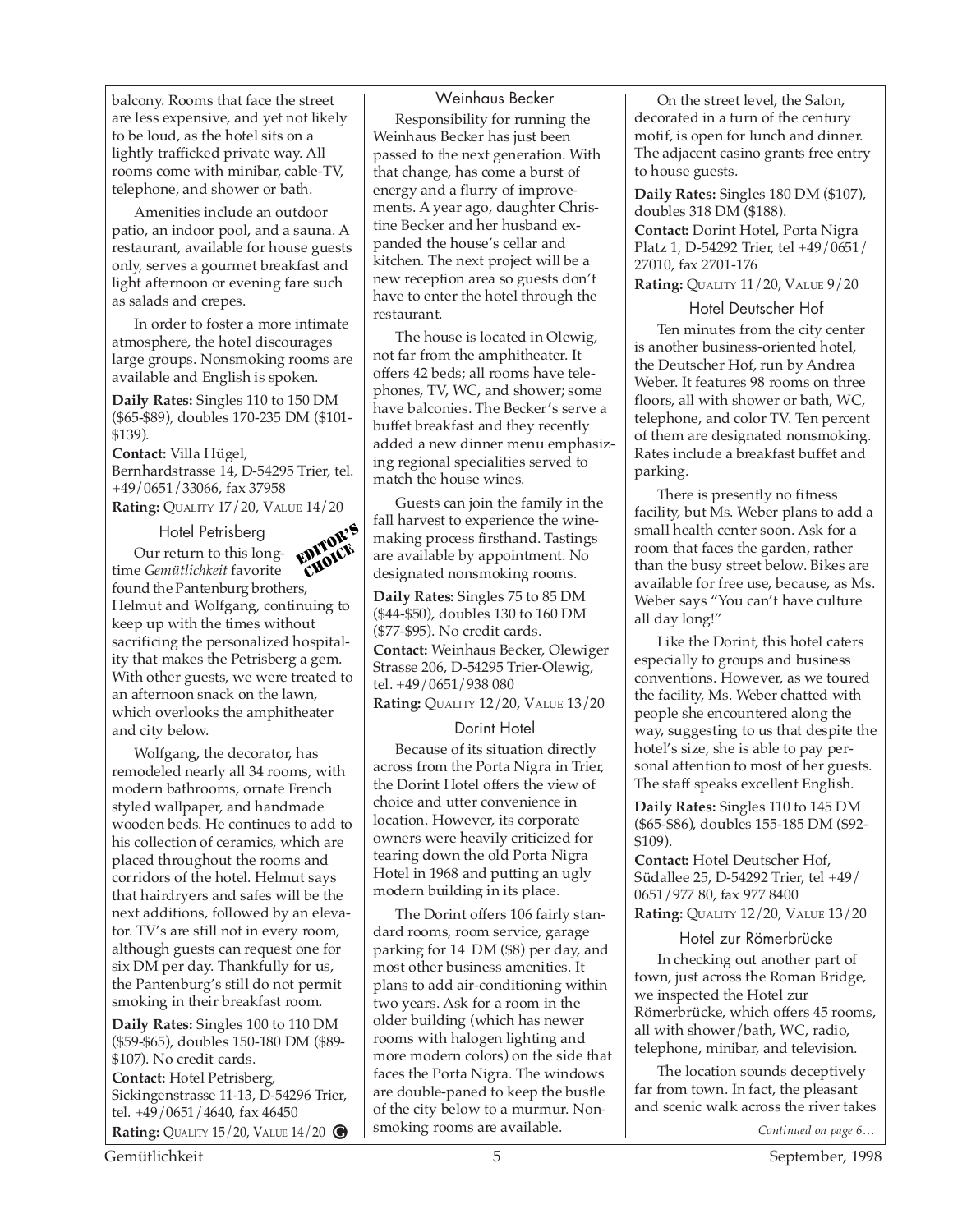## *TRIER Continued from page 5*

only about 10 minutes. Like so many other hotels in Trier, this one was under renovation. Bathrooms are large and bright white; first floor rooms are larger and have bathtubs, the rest have showers. Room Number 101 has a balcony and double sink; Number 102 is also large with a great view of the river.

The east-facing breakfast room was drenched with morning sunlight when we arrived. A new, hip bistro next door, owned and operated by the hotel, has been open for just over six months and a local artist has adorned the walls with brightly colored murals of the Basilika, Römerbrücke, and the Porta Nigra.

**Daily Rates:** Singles 110 DM (\$65), doubles 160 DM (\$95)

**Contact:** Hotel zur Römerbrücke, Aachener Strasse 5, D-54294 Trier, tel. +49/0651/82660, fax 8266 500

**Rating:** QUALITY 11/20, VALUE 11/20

## **Restaurants**

Several of Trier's fine restaurants are historical landmarks, as well as culinary attractions. French and Mediterranean dishes influence many of the menus.

## Palais Kesselstatt

A few months ago, this famous venue had a change of heart. Rather than continuing to cater to an upscale crowd, it decided to target a more mainstream clientele. New managers Burkhard and Katja Weiler, who rent the palace from the Kesselstatt family, offer cuisine based on regional specialties. The result is that prices have come down, but the quality of the food and the extraordinary ambiance has not.

The restaurant is centrally located across from the southern annex of the Liebfrauenkirche. It was built by the bailiff Karl Melchior Freiherr von Kesselstatt in 1740-1745 and designed by Johann Valentin Thomann of Mainz, who is admired for having created a grand palace within a very limited space.

The original rococo interior was destroyed in 1944; today, however, the Weiler's have redecorated the restaurant's two main rooms in keeping with the Baroque style of the building. Their plan is to change the menu seasonally, with lighter fare in summer and more hearty entrees in the winter.

If you can find room for it all, the full, fixed-price menu is a recommended indulgence. We sat at a corner table next to a tall, narrow window and examined a wine list which includes a wide selection of local vintages, plus many from France and Italy.

We began with an assorted appetizer plate of seasonal Pfifferlinge mushrooms, goat cheese drizzled with a sweet oil, and minced fresh tomatoes.

A huge salad of fresh, crisp lettuce, red cabbage, tiny croutons, bacon bits, and chunks of cheese, was enough for an entire meal.

After the delicate cream soup with fresh herbs arrived, we should have called it quits. But yet to come was the entree of pork medallions in a Cognac-pepper sauce, broccoli and cauliflower laced with a cheese sauce, bacon-wrapped green beans, and homemade noodles. While we ate and ate, a background tape of classical music played through twice.

Dessert was a fantastic combination of sorbet, ice cream, and fresh fruit. The meal was, to be sure, a culinary extravaganza for us. Prices fall in the mid-to-upper range for Trier. The fixed-price menus range from about 80 to 95 DM (\$47-\$56) per person.

(Next door is the Reichsgraf von Kesselstatt, one of the largest private wine cafes in Germany, which offers more casual dining. A wine tip from the magazine *Wein Sonderheft*: the 1996 Scharzhofberger Riesling Spätlese trocken.)

Palais Kesselstatt, Liebfrauenstr. 9, Tel +49/0651/75101, fax 73316. Closed Sun.-Mon. Open 11am-2pm and 6pm-10pm. Closed in February. **Rating:** QUALITY 17/20, VALUE 14/20

## Schloss Monaise Bistro & Restaurant

Another stately dining experience is to be found at the Schloss Monaise, about seven kilometers north of Trier proper. Here, Birgit and Hubert Scheid, two famous local chefs, have been recruited to run a new gourmet restaurant.

Schloss Monaise (roughly translated as "the palace of my leisure") was built beginning in 1779 to serve as the summer residence of Philipp Franz Graf von Walderdorff. In 1969, the palace became a property of the city of Trier. At one time, there were plans to turn it into a museum, but the city determined it was probably too far from the city center to attract enough visitors. So in 1994 through 1996, the city spent 12 million DM to restore the palace to be used as a restaurant. And in this capacity, it is drawing quite a crowd.

Dinner (or lunch) is served in a stylish atmosphere that tastefully mixes traditional fixtures like high ceilings and hardwood floors, with more modern accents like sleek black chairs, modern art on the walls, and silver candlesticks.

The Scheid's have designed a menu with a Mediterranean flair, which, incidentally, was handwritten on an antique gold framed mirror that stood in one corner of the main dining room. They prepare appetizers like melon soup with lox, gazpacho, fettucine with Pfifferlinge mushrooms, carpaccio with green asparagus, and spring rolls served in herb sauce. And main entrees (29.50 DM/\$17.45) include salmon with Hollandaise sauce, rabbit with an olive sauce, venison and fresh mushrooms, filet mignon with béarnaise sauce, and lobster served over fettucine with cheese sauce and green asparagus.

We began with a refreshing Bellini cocktail (puree of peach mixed with *rosee Sekt* and white wine), a paté of calves tongue and wild mushrooms, and *foie gras* with pears marinated in *Eiswein* (super rich and super sweet), all served with a special homemade bread.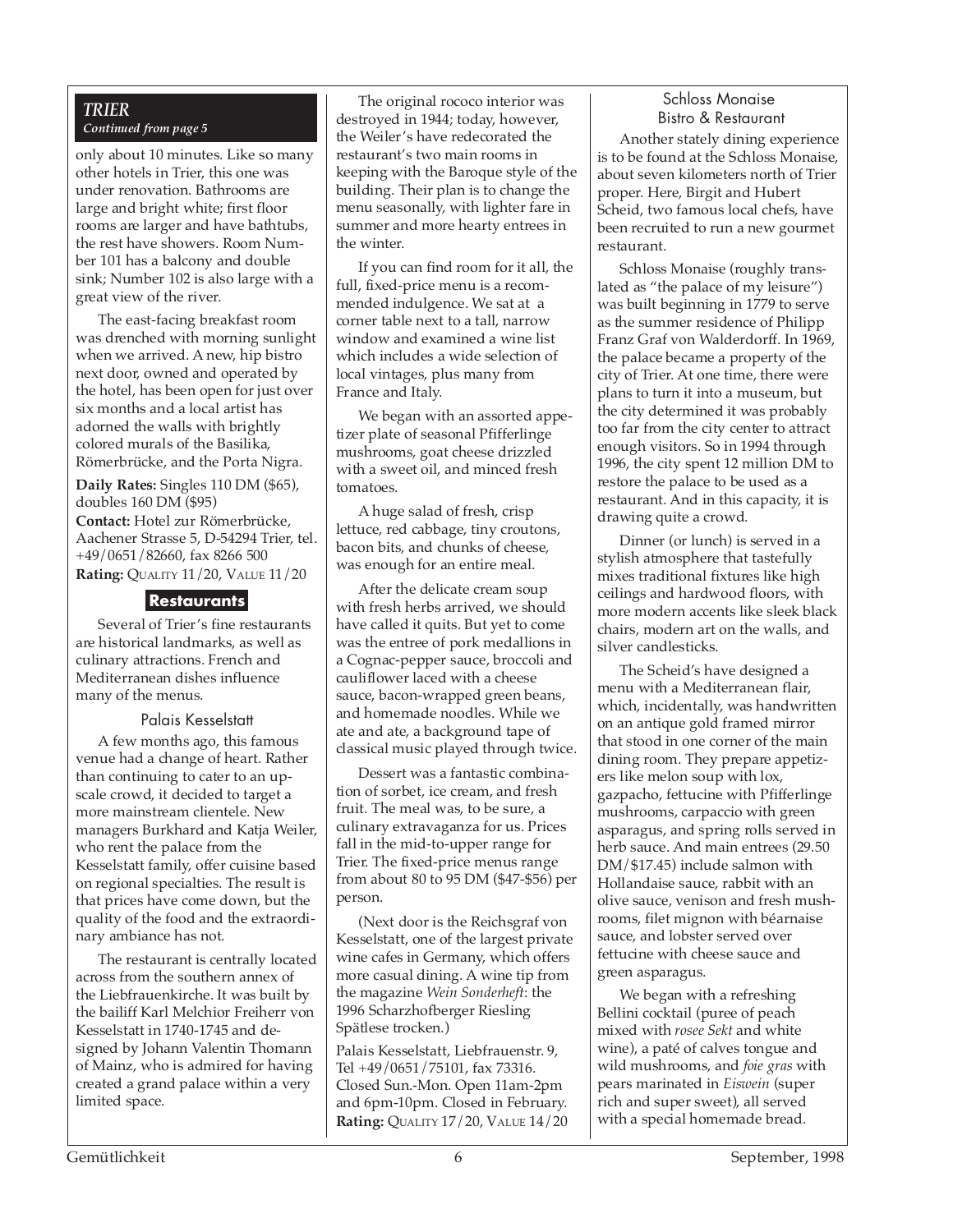Next came a Mosel River specialty: sautéed monkfish in a lobster sauce. With it we chose a 1996 semidry Kesselstatt wine. For dessert, we kept it simple: fresh strawberries and cream. Dinner for two was 128 DM (\$76) without drinks.

The service was friendly and attentive, without being intrusive. We especially enjoyed the quick tour of the upper floor, which is reserved for special occasions. All the original ornate plaster work has been preserved, as have the original wooden floors.

The restaurant also has a more casual outdoor cafe. Excellent English is spoken.

Schloss Monaise, Monaiser Strasse D-54294 Trier, tel +49/0651/828-670, fax 828-671

**Rating:** QUALITY 17/20, VALUE 15/20

#### Zum Domstein

We stopped here for lunch, seeking an outdoor terrace where we could enjoy the mid-afternoon sunshine without straying far from the center of town. The Domstein has a more formal indoor restaurant and wine cellar that serves dishes cooked according to the Roman imperial chef Apicius. Some 200 regional wines are available.

Lunch specials range from about 13 to 18 DM (\$8-\$11). We ordered a trio of potato, ham, and corn salads, served with the delicious dark bread that is so popular in Germany; and a rather standard pasta dish of spinach and egg noodles served with Bolognese sauce. Service was friendly and adequate; some English spoken.

Zum Domstein, Am Hauptmarkt 6, tel +49/0651/74490, fax 74499 **Rating: QUALITY 12/20, VALUE 12/20** 

## *BEAU RIVAGE PALACE Continued from page 1*

The hotel's impressive resume includes: lush, manicured grounds spacious enough to accommodate a small, American university; a magnificent view across Lac Léman (Lake Geneva) to the Savoy Alps on the French side; three excellent, completely different restaurants; gasp-

provoking public rooms like the recently refurbished grand ballroom whose circular, flying saucer-size, stained-glass cupola was, at a cost of several hundred thousand dollars, carefully dismantled, sent to Italy for cleaning and repair, then returned to the hotel and put back in place some 50-feet above the floor; an unflappable, warm, immensely competent staff who discharge their duties without even a flicker of haughtiness; and guestrooms that remind one of home — provided, of course, home is Buckingham Palace.

But several hotels in our three countries have similar attributes. So what is it that raises the Beau Rivage above the rest? Here's one example, at the outstanding Brenner's Park in Baden-Baden we found the same menu in both the hotel's restaurants;

the only difference between the two was decor and the levels of formality. The BRP, on the other hand, has three restaurants, all priced differently and all offering completely different menus.

In the end, however, what sets the Beau Rivage apart is

not a longer list of amenities but a feeling that can't be quantified. It is a place that oozes the very best of Switzerland, a country which trains future hoteliers. Throughout is a sense of serenity, of authentic elegance and the feeling that all is organized, under control and in perfect working order; and, if by some fluke it stops being that way, someone will fix it...quickly.

For most of us, the Beau Rivage is a once or twice in a lifetime experience. After all, this winter you will be able to fly roundtrip from New York to Europe for less than the cost for one night in one of the Palace's better double rooms. (At the hotel at

least you'll be going first-class, even if you choose one of their lowest priced rooms.)

Expensive? A regular room is 395 Sfr. (\$284), a lake view room 495 Sfr. (\$356), but the memories could be worth it: breakfast on your private terrace overlooking the lake; lunch in La Rotonde with a view of the garden, or in good weather, lunch *in* the garden at Piscine Beau Rivage; tastes of the world's greatest wines in the hotel's classy little Wine Bar; dinner in the lively, French-style bistro, Beau Rivage Cafe; a nightcap in the clubby, leather-chaired, dark woodpaneled English Bar, then to a sound sleep while lake breezes slip into your room through tall French doors. Between times you might try to squeeze in a few walks by the lake or a visit to the Olympic Museum,

## **Special Gemütlichkeit Rates**

*T*he **Beau Rivage Palace** has agreed to offer *Gemütlichkeit* readers a 20% discount on regular rooms and a 10% discount for lake-view rooms. Reservations must be made through the hotel directly (not their toll-free U.S. 800 number and not through a travel agent). Please state that you are a *Gemütlichkeit* subscriber. This program is on a request basis (meaning if the hotel is at or near capacity the discount may not be available) and valid from November through March, excluding Christmas/New Year.

which can be reached on foot via a special path from the hotel.

Of course, the Beau Rivage offers all the five-star amenities: indooroutdoor pool, tennis courts, hair stylists, fitness facilities, exclusive little shops, the three restaurants and the Bar Anglaise.

The hotel offers a three-night package that includes lake view accommodations, one dinner at Café Beau Rivage and one at La Rotonde, flowers and fruit basket in the room, half-bottle of champagne, buffet breakfast, and entrance to the Olympic Museum for 1725 Sfr. (\$1241) for two persons and 1290 (\$928) for one person.

*Continued on page 8…* Maybe this writer saw too many 50s and 60s movies with European "Grand Hotel" settings starring Fred Astaire, Cary Grant and Audrey Hepburn, but every couple of years there needs to be a European luxury hotel fix. The Beau Rivage fills the